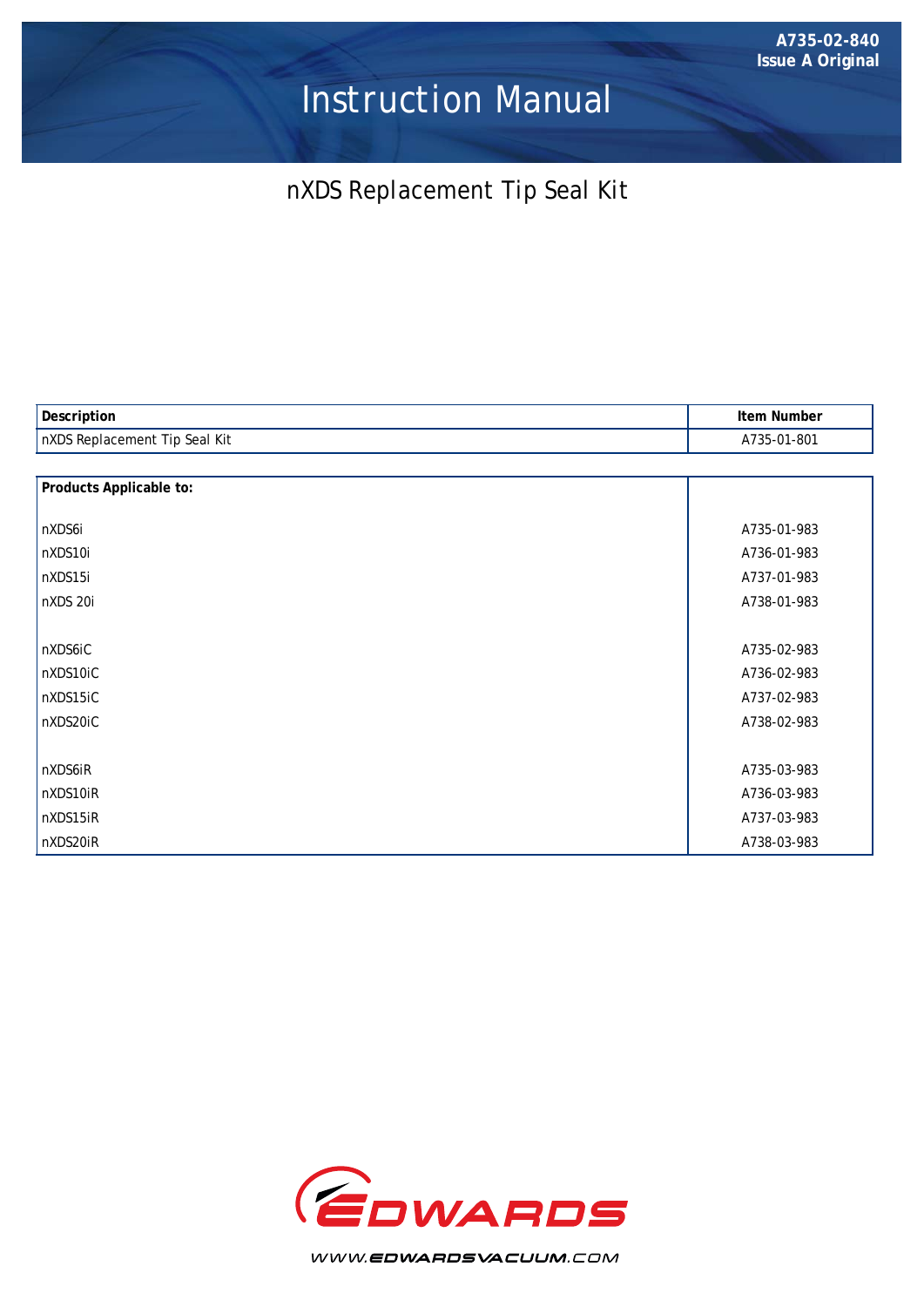## **Important safety information**

- Vacuum pumps are potentially dangerous if incorrectly used, repaired or maintained, so please approach the repair or maintenance with caution.
- Any incorrectly fitted spare parts could damage your pump and could be potentially dangerous.
- Never allow unqualified personnel to attempt to remove or replace any part of the pump.
- If you have any doubts about the servicing procedures or the product's capabilities please contact Edwards.
- Before returning any equipment to Edwards for repair please follow the Edwards HS1 procedure and complete an HS2 declaration form to warn of any substances used or produced in the equipment that can be dangerous. The procedure and forms are included with the pump instruction manuals and can be downloaded together with Edwards local contact details from www.edwardsvacuum.com
- Always conform to service schedules unless adverse conditions necessitate more frequent servicing.
- Report any defect before an accident or consequential damage can occur.
- Observe local and country specific regulations, norms and guidelines.
- Never allow anyone to remove large or heavy components without adequate lifting equipment.
- Before maintenance work is begun, ensure the pump is switched off and isolated from the mains.
- The pump may have been exposed to processes which use hazardous substances or produce by-products which are dangerous to human health and safety, for example, chemically active, biologically active or radioactive substances.
- Before working on a pump, ensure that the correct personal protective equipment is available and being used. Always wear safety goggles. Wear a breather mask with positive air pressure and take other precautions if you believe the pump may be contaminated with hazardous substances and dusts.
- When applying sealants and lubricants, prevent contact with the skin by wearing suitable gloves.
- Seals may contain fluoroelastomer, which when properly handled is not dangerous but which may produce a toxic and corrosive residue (hydrogen fluoride or hydrofluoric acid) in the event of excessive heat or fire depending on the circumstances of degradation and other materials involved.
- On completion of maintenance, check the pump functions correctly and that all guards and protection devices are fitted and working correctly and that the pump is electrically safe.
- If the pump is used for handling hazardous substances check the pump for leak-tightness before use.
- Dispose of waste oil and any process by-products in accordance with local and national safety and environmental requirements. It is usually illegal to dispose of waste oil into drains or water courses, or to bury it.

Edwards Limited Manor Royal Crawley,West Sussex, UK **RH10 9LW** Tel: +(44) 1293 528844 Fax: +(44) 1293 533453



©Edwards Limited 2012 Edwards and the Edwards logo are trademarks of Edwards Limited.

WWW.EDWARDSVACUUM.COM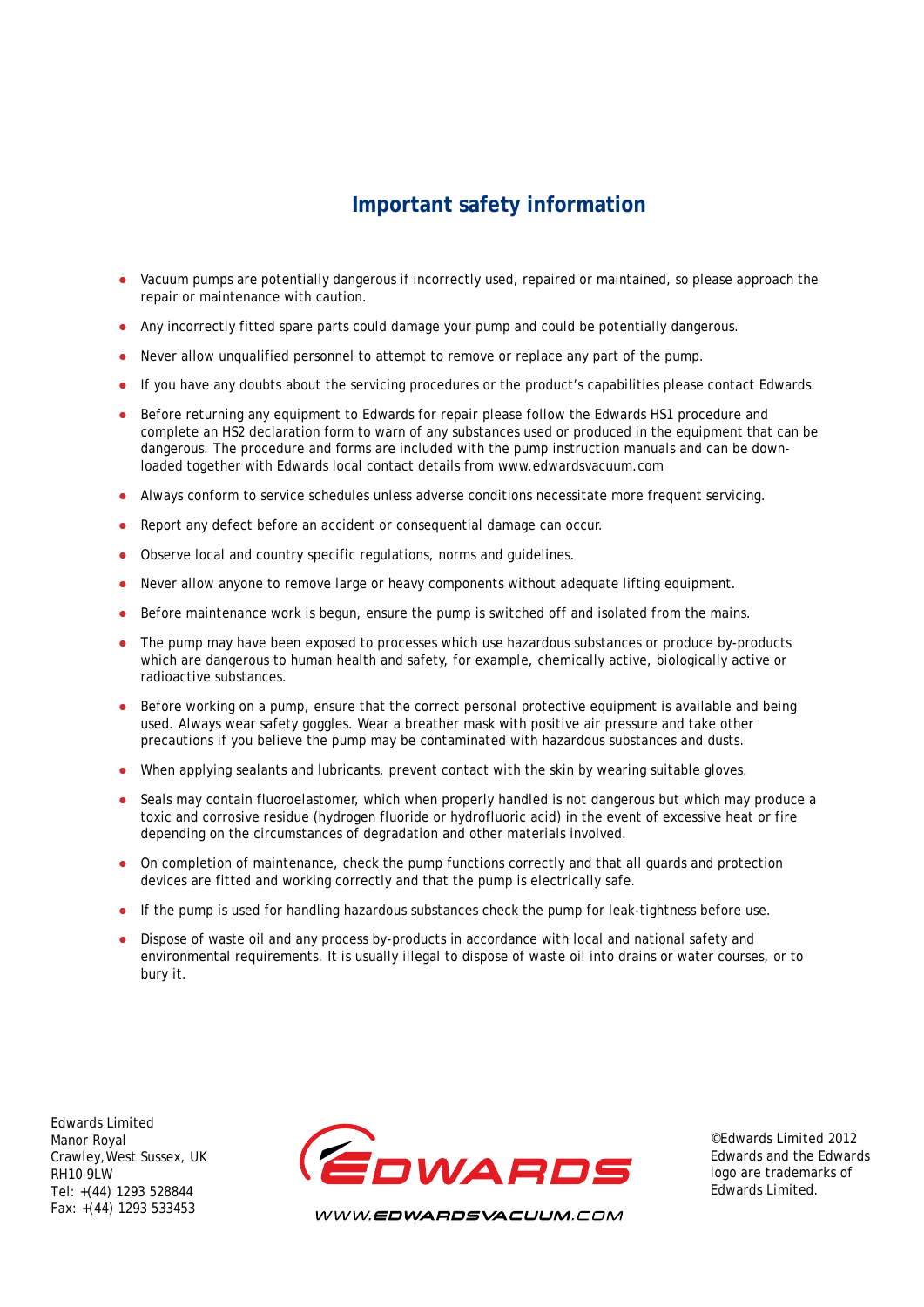

# **Contents**

| <b>Section</b> |                                                                           | Page |
|----------------|---------------------------------------------------------------------------|------|
| $1 \quad$      |                                                                           |      |
|                | For return of equipment, complete the HS Forms at the end of this manual. |      |

# **Illustrations**

## **Figure Page**

| $2^{\circ}$    |  |
|----------------|--|
| 3 <sup>7</sup> |  |
| $\overline{4}$ |  |
| 5 <sup>1</sup> |  |

# **Associated publications**

nXDS Scroll Pump **A735-01-880** 

## **Publication title Publication number**

#### A735-02-840 Issue A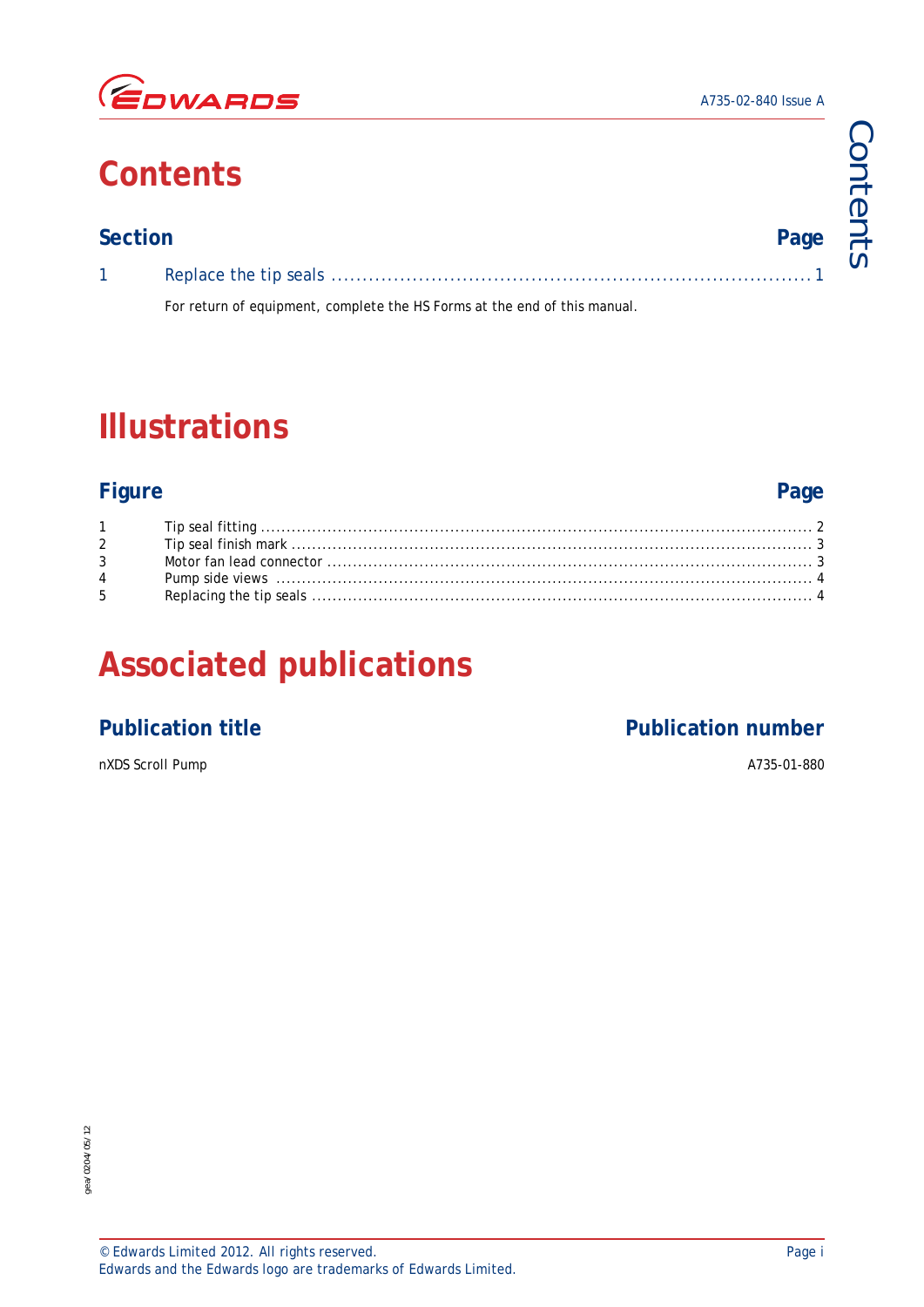

This page has been intentionally left blank.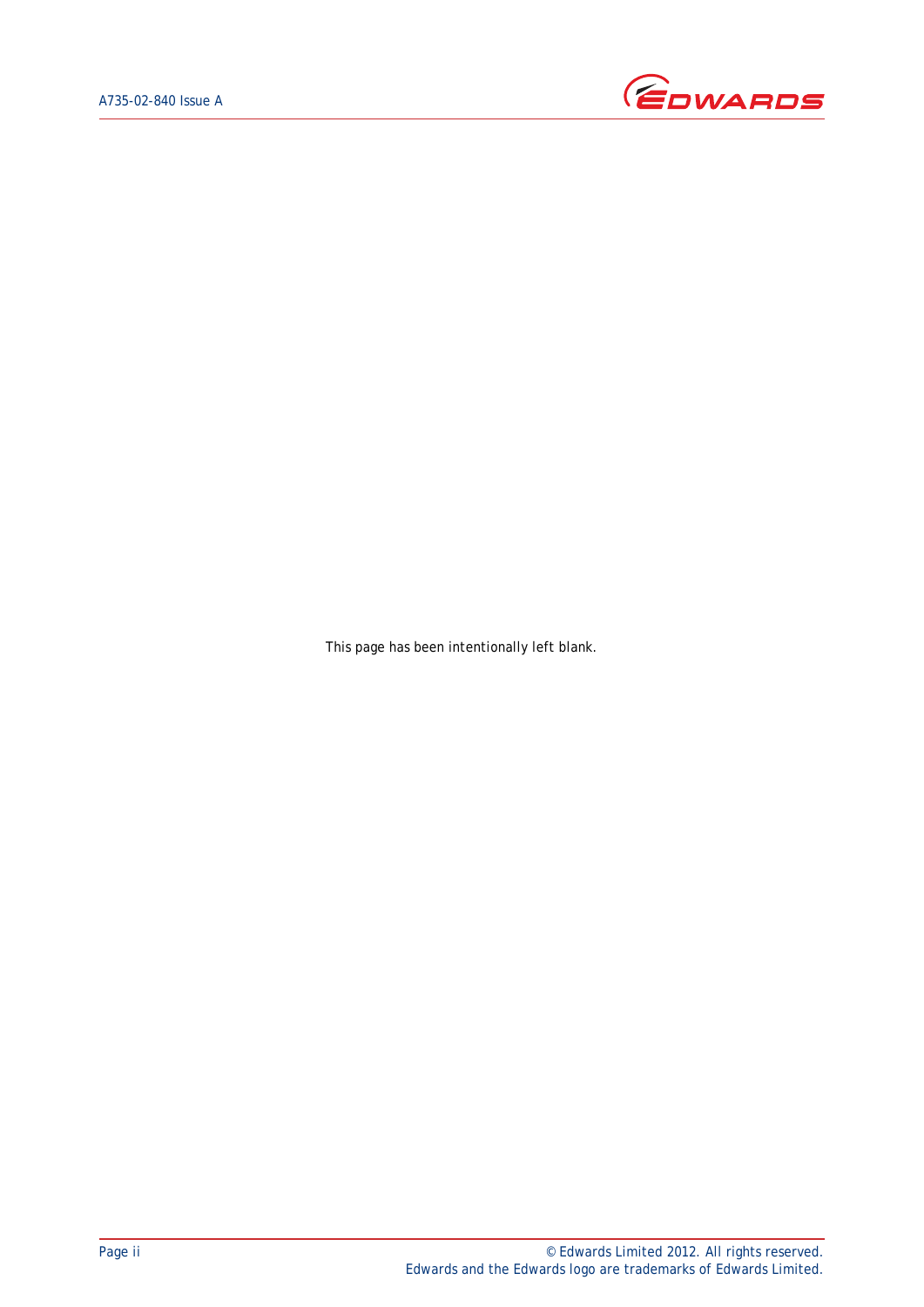

# **1 Replace the tip seals**

Replace the tip seal as described below. If required, prepare the pump by running on gas-ballast control for one hour to remove any process gases.

- 1. Switch off the pump and isolate from the electrical supply.
- 2. Undo the four screws (Figure 5, item 6) which secures the fan-cowl / fixed scroll assembly to the housing assembly.
- 3. Carefully separate the fan-cowl / fixed scroll assembly from the housing assembly using a suitable lever in the slots provided (Figure 4).

## *CAUTION*

**Take care when separating the fan-cowl / fixed scroll assembly from the housing assembly. The motor fan lead must be disconnected from the controller before the fan-cowl / fixed scroll assembly can be fully removed (Figure 3).**

- 4. Starting from one end, remove the tip seal from the fixed scroll. Repeat this operation for the orbiting scroll (Figure 5, item 2). Remove the fixed scroll O-ring (Figure 5, item 3). Dispose of all used items that have been removed following this operation.
- 5. Using a clean dry lint-free dry cloth, remove any dust or debris from the scroll forms.
- 6. Taking a new tip seal, fit it using the following technique in both the orbiting scroll and the fixed scroll:
	- Starting at the centre of the scroll form, insert the tip seal into the tip seal channel. Ensure that each tip seal starts as close as possible at the start of the scroll channel. (Figure 1).
- *Note: The nXDS20i has multiple tip seal starts in both the Orbiting and Fixed scrolls.* 
	- Continue to push the tip seal into the tip seal channel while working your way around the channel profile until you have reached the end. Ensure the tip seal is pressed squarely and fully home at each pinch point, these are located closer to the centre of the scroll.
	- Cut short the tip seal at the end of the scroll channel. There should be at least 20 mm between the end of the channel and the tip seal, this is to allow for expansion.

*Note: A mark is provided at the end of all the tip seal channels to indicate where to cut the tip seal (Figure 2).*

- Remove any tip seal debris which may have been produced while inserting the new tip seals.
- 7. Fit the new O-ring onto the fixed scroll (Figure 5, item 3).
- 8. Carefully offer the fan-cowl / fixed scroll assembly up to the housing assembly. Insert the motor fan connector into the controller mating connector (Figure 3).
- 9. Assemble the fan-cowl / fixed scroll assembly onto the housing assembly.

#### *CAUTION*

**Check that the alignment dowel (Figure 5, item 8) in the housing assembly lines up with the hole in the fixed scroll. Ensure that the fixed scroll is fitted squarely onto the housing assembly.** 

10. Tighten the fastening screws in small increments (Figure 5, item 6) and pull-up evenly the fan-cowl / fixed scroll assembly onto the housing assembly. Torque each screw to 9 Nm.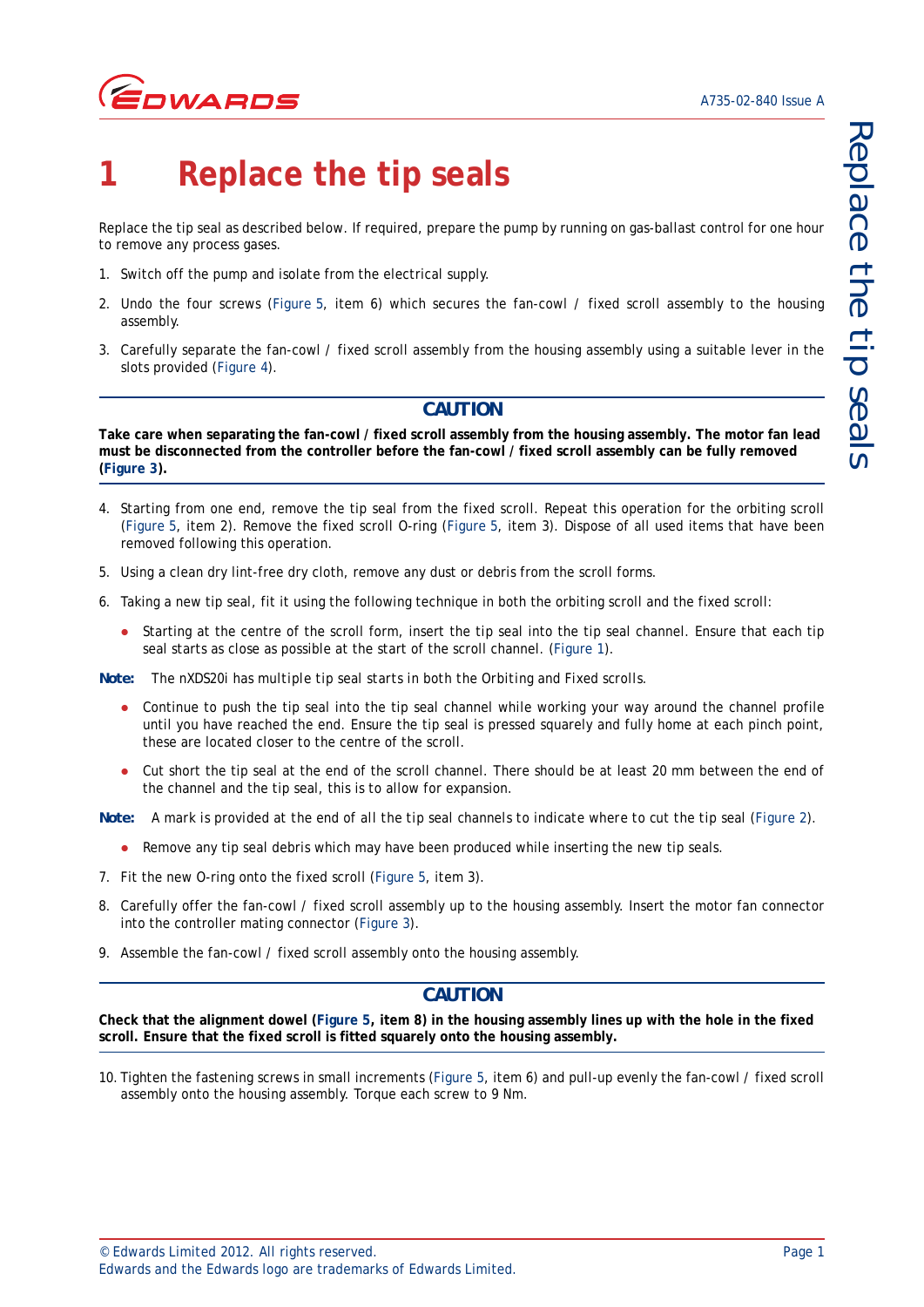

## *CAUTION*

**The fan-cowl / fixed scroll assembly must be fitted evenly while tightening each screw, DO NOT start by assembling one side first.**

11. Reinstall your pump in accordance with Section 3 of the nXDS Scroll Pump manual A735-01-880.

12. When operating your pump following a tip seal change, ensure the fan is operating correctly.

*Note: The pump tip seals may take a few hours to bed-in before full performance is restored.* 

**Figure 1 - Tip seal fitting**

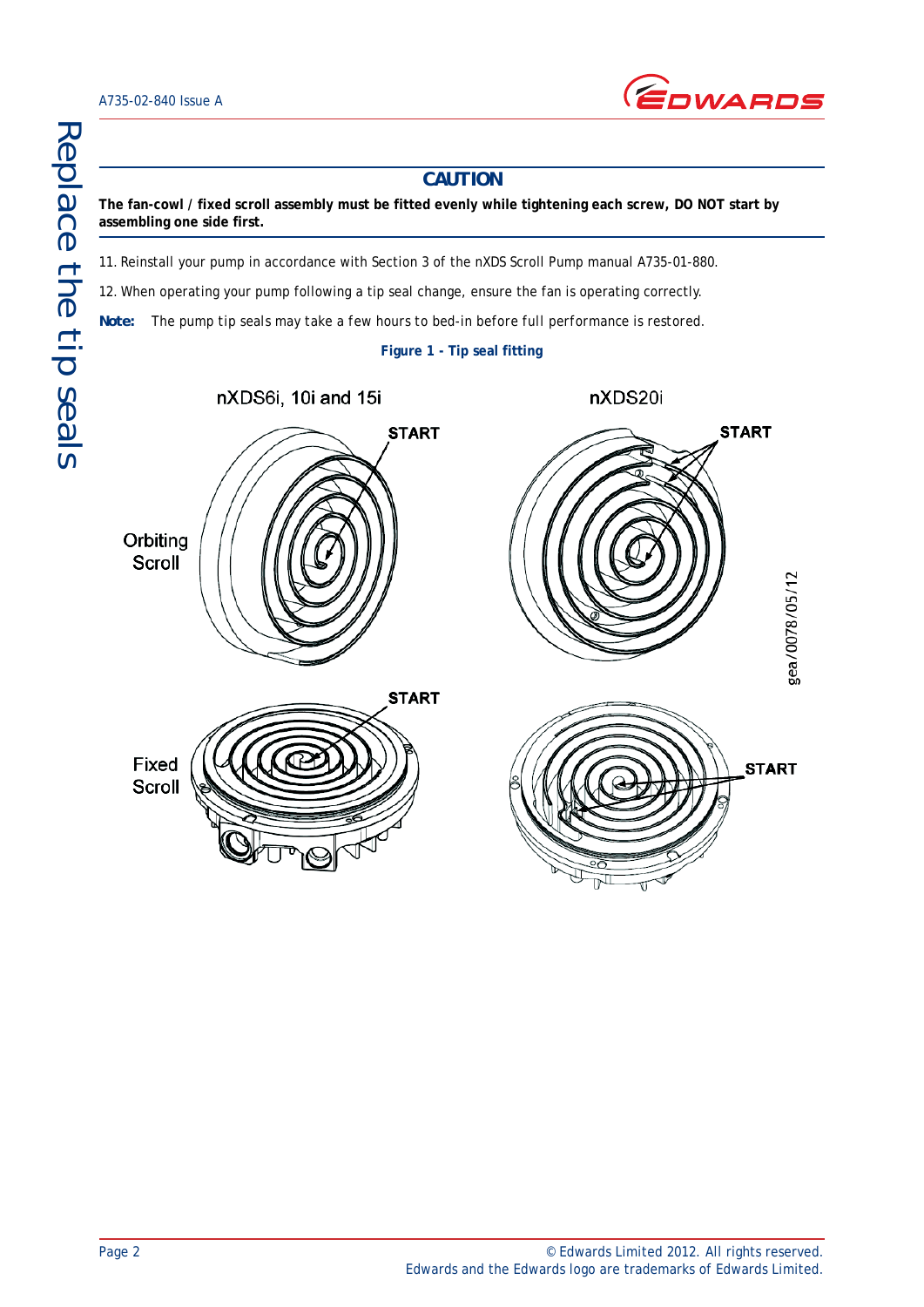

#### **Figure 2 - Tip seal finish mark**



**Figure 3 - Motor fan lead connector**